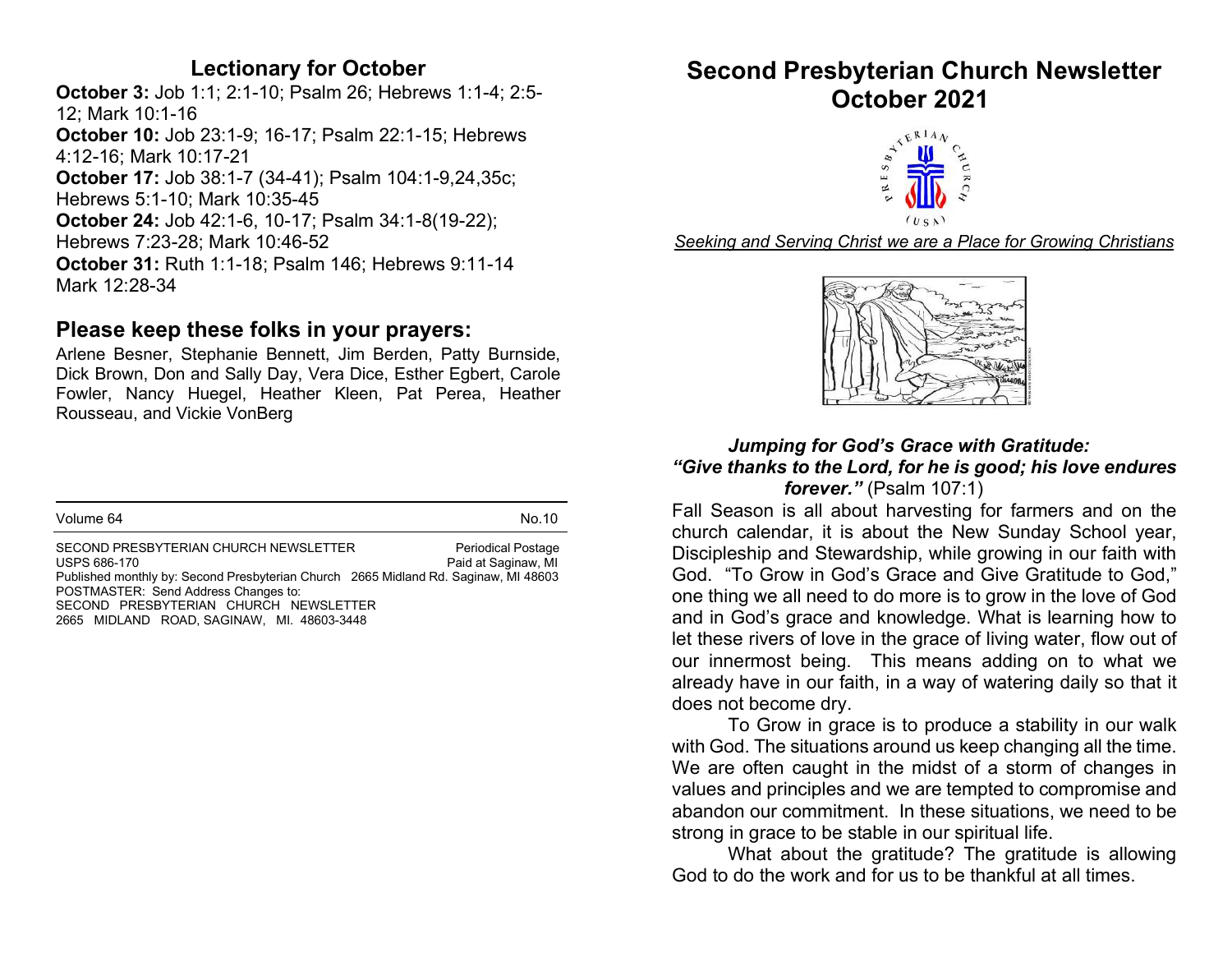In the story from Luke 17:15, about the ten lepers who were healed by God but only one returned to give praise to God. Showing us that gratitude can be learn through studying the word of God. There is much we can learn from one man who returned to give thanks to the Lord for His blessing.

 First, the leper came loudly. He couldn't contain his gratitude. This occasion called for an unrestrained, extreme, public display of thanks. Second, he came close. The ten lepers "stood at a distance" from Jesus—lepers in those times were ritually contaminated and weren't allowed to come close to those who were "clean." The healed leper, however, "fell on his face at Jesus' feet, giving him thanks" (Luke 17:16); he was the only one of the ten who ever got close to Jesus. Gratitude places us in close proximity to Christ, where we experience the fullness of His redeeming power and enjoy the blessing of His presence. God values an attitude of gratitude.

 During the Fall Season, we will take a walk through how to Grow in Grace and Gratitude in God and with God. Stay tune to next month to explore the three G's journey together in the Lord.

Prayer: May the gracious God pour into our hearts the desire to understand, the grace of God, and the love of God through Jesus Christ, Amen!

Happy Fall and Harvest Season! Peace in Christ!

Pastor Philomena

#### Live-Stream Ministry

Live-Stream ministry is looking for volunteers who **AM** are interested in assisting and helping with our Livestream. This would be assisting with the camera recording of the service on Sunday mornings. No formal education required, and your help is greatly appreciated. Anyone interested can contact the church office or Kristin Fowler at 989-301-0133.

### Mission highlights

#### **ENDING**<br>HUNGER **CROP HUNGER WALK**

#### Calling All Walkers!

Mark your Calendars for Sunday, October 10th at 1:00 p.m. for the annual CROP Walk for Hunger in Saginaw County. We still need more walkers & sponsors. There is a sign-up table in the front hallway. We also have a choice this year -- we can walk with others, starting at the YMCA OR we can walk on our own somewhere else. Either way, we are still raising money for hunger and having fun too! There is also a Youth Incentive again this year. Any group of 3 or more youths, ages 21 & under, that raise at least \$250 will receive an additional \$125 from an unknown donor. WOW!

If anyone has any questions, please talk to someone from the Missions Committee: Linda Mattson, Rebecca LaLonde, Gerry Brown, Kitty Myers, Barbara Easton, or Kristine Smith.



On October 17th, we will begin our annual Stockings for the Troops. The Christmas stockings will be on a table in the front hallway with the list of items needed. Being in the armed service is challenging enough, especially

around the holidays, so let's show them how much we care. Watch for the announcements to come.

#### Matthew 25:35-36

<sup>35</sup> For I was hungry and you gave me something to eat, I was thirsty and you gave me something to drink, I was a stranger and you invited me in,  $36$  I needed clothes and you clothed me, I was sick and you looked after me, I was in prison and you came to visit me.'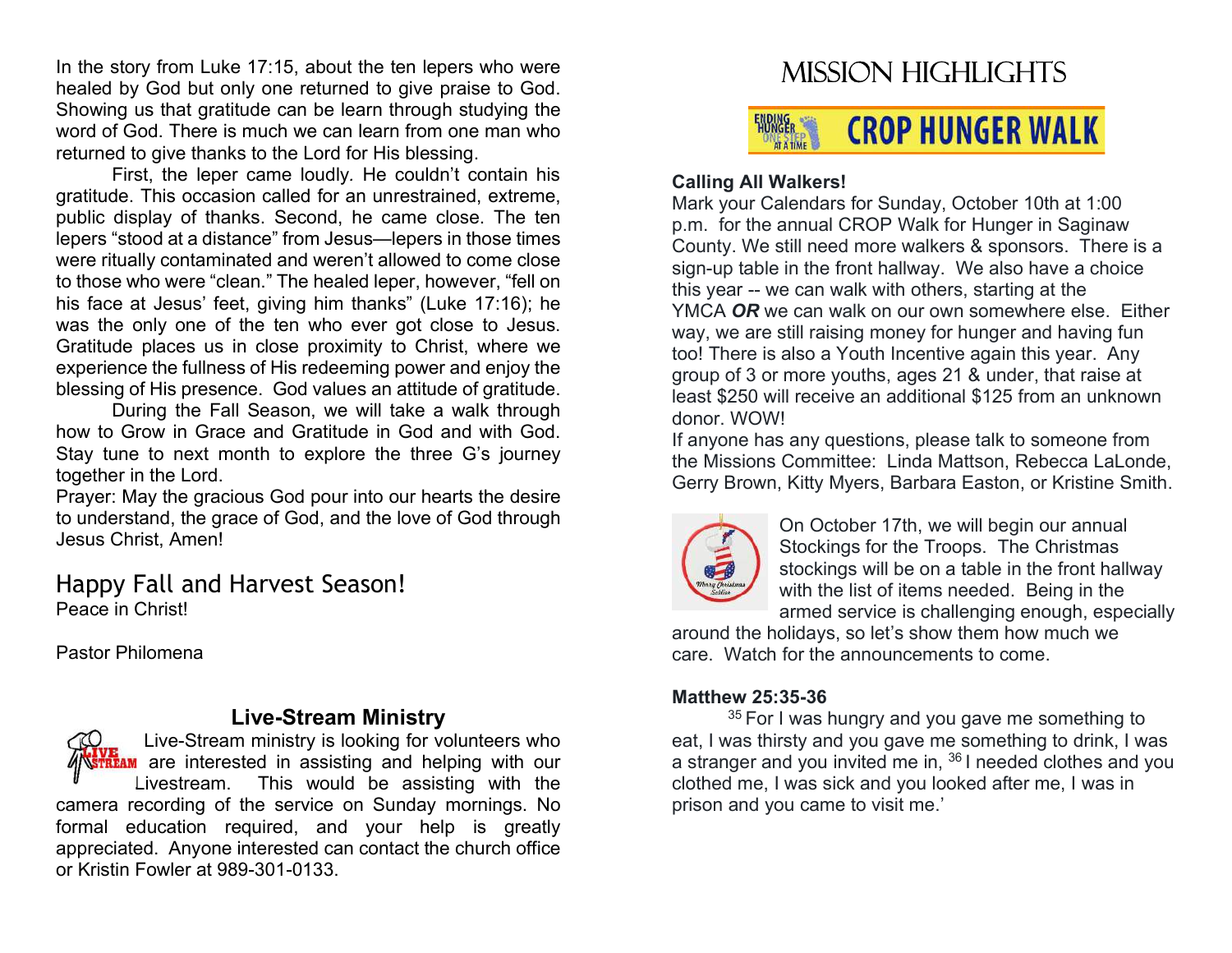#### Financial Update

To keep the congregation abreast of the budget and financial needs of the church the Finance Committee has a chart on display in the main hallway with information regarding the church finances. We hope this will give everyone a greater understanding of our finances. We thank you for your commitment to the ministry and your ongoing support for the programs here at Second Presbyterian Church.

| <b>Financial Report</b> |              |  |  |  |  |
|-------------------------|--------------|--|--|--|--|
| as of 08/31/2021        |              |  |  |  |  |
| Income                  | 135,806.48   |  |  |  |  |
| <b>Expense</b>          | 157,070.85   |  |  |  |  |
| Deficit                 | (21, 264.37) |  |  |  |  |

#### 2<sup>nd</sup> @ Second Adult Education



Join us every Sunday at 10:45 a.m. in the library as we continue to study "The Story of the Bible". It is one of the Great Courses of Religion and Theology by Professor Luke Timothy Johnson. After watching a short video, we will enjoy a time

of discussion, sharing and reflection.

#### Florence Gilmour Circle

All women of the church are invited to join us on Wednesday, October 13<sup>th</sup> at 9:30 a.m. in the church library. We will enjoy fellowship and friendship as we explore what topic/book



we would like to discuss during our monthly meetings.



#### White Elephant Sale Update

Thank You to everyone who helped make the White Elephant Sale a success! By donating your items, helping set-up, during the sale or cleaning up, we made a profit of \$2400.00 to be

used by Presbyterian Women to support charities throughout the community and abroad.



#### Sunday School Volunteers

We are looking for a few people who would be willing to lead the children in their Sunday school class. Pastor Philomena presents the lesson during worship through the children's sermon. Then the children go to class where the lesson is emphasized with crafts, songs and/or activities. You do not have to prepare a children's sermon. Working with the kids is truly a joy and we hope you will consider sharing your time. If you are interested, please call Genie Herter @ 791-1589 or the church office @ 792-1023. Thank You! Ī



#### Welcome To Our Staff

We would like to extend a warm welcome to Nancy Ellis our new interim custodian who has been working for us since mid-August. We sincerely appreciate the great job she has done so far.

Nancy is a Saginaw native born and

raised and moved away after high school. She returned to the area approximately 8 years ago to help take care of her ailing mother. She has helped our church at the Fish Frys and has attended services when able. She lives in Edgewood Village in Thomas Township and enjoys traveling, reading and listening to music and taking care of her Yorkie named Carmi.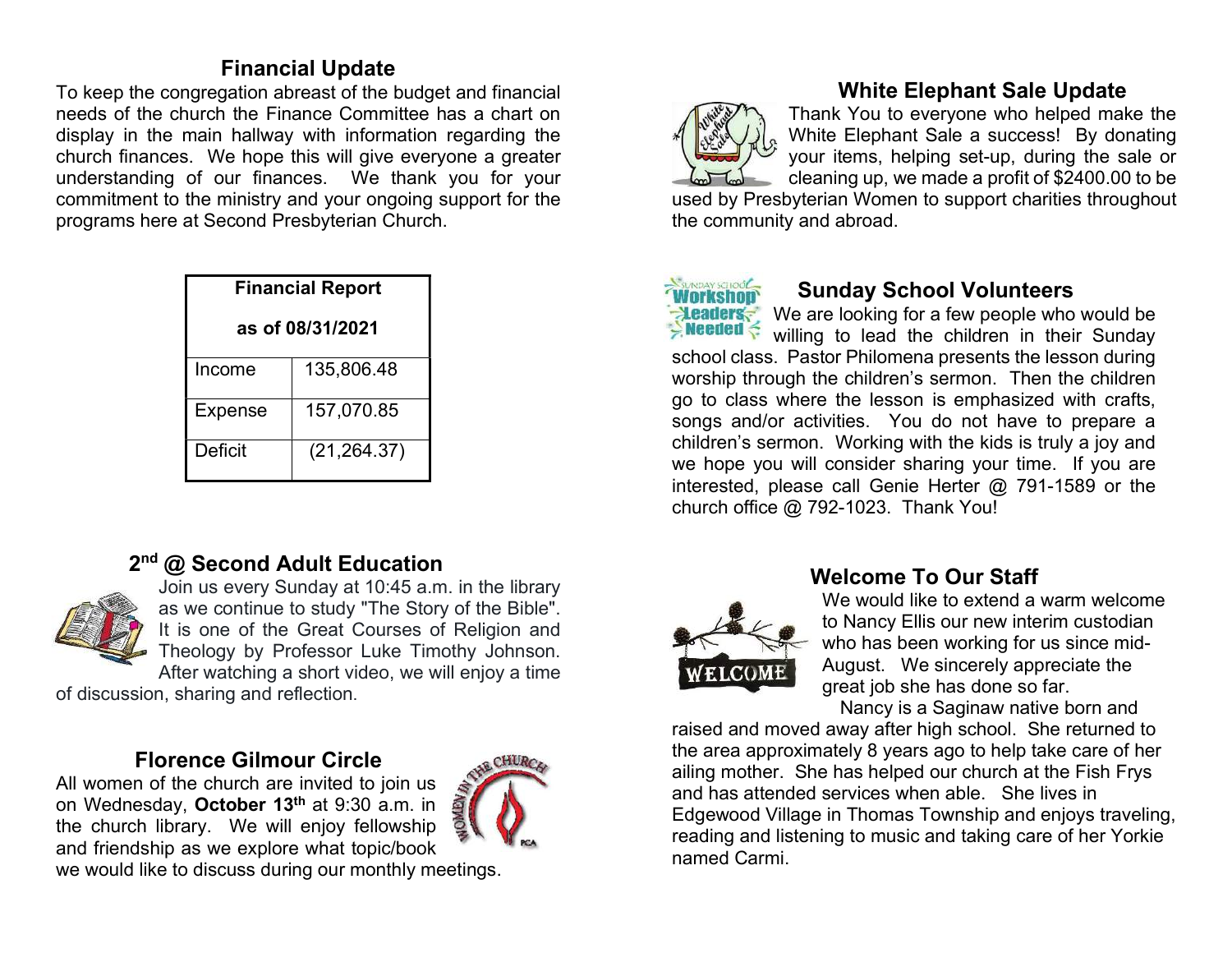#### Fill The Trailer Food Drive



On Saturday, October 16 from 10 a.m. until 2 p.m., Boy Scout Troop 321 will be collecting non-perishable food and sundries here at Second Presbyterian Church. The Scouts will be on hand to help carry and stock the trailer. If you want to donate, but cannot make it on that

day, you may bring your donations to the church on any Sunday or when you come to pick up you fish dinner on Friday, October 15.

All donations will be given to area food pantries.

#### Boy Scouts Wreath Sale

The Boy Scout Troop 321 from Second Presbyterian Church will be in front of the church following service each Sunday in October to take orders for Christmas greens. The profits from these items support the Scouts going to camps



and events all year long. Delivery to the church, or locally to your home, will be the Wednesday before Thanksgiving. Additional information and orders forms are available in the church office. Please support our Boy Scouts.

#### Pastor Nominating Committee

The Pastor Nominating Committee (PNC) has been working weekly on the Ministry Information Form (MIF) required to begin the search for a permanent pastor. Once the form is completed, it will need to be approved by the Session and then by the Presbytery. The following people are your representatives on the PNC:

Billie Bauer, Marsha Bennett, Pete Brucker, Barb Easton, Adam Engel, Sonia Hoeppner and DJ Sova.

#### 8 Reasons to Bring Your Kids to Sunday School

While sleeping late can be nice, have you considered the benefits of Sunday School attendance for your child? Here are 10 reasons to make it a priority in your family.

1. Age Targeted Teaching: Where else can your kids get Biblical instruction that's focused toward their developmental abilities?

2. Friends: In Sunday School, your child will build positive friendships with their peers by discovering God's Word together.

3. It's Fun: Sunday School is not Disney Land, but our teachers do work hard to teach the Bible in ways that are relevant and fun for kids.

4. Spiritual Mentors: A dedicated teacher can be a Christian role model who supports you and helps inspire the faith of your child.

5. Systematic Bible Learning: Our curriculum is designed to give a broad foundation, so children will understand how all the parts of Scripture point to Christ.

6. Praying Teachers: Our teachers consistently pray for your child's faith to grow. Coming to Sunday School gives another occasion for God to answer those requests.

7. Send the Right Message: Making Sunday School a priority shows your kids that God's Word really does matter more than pillow-time.

8. Sunday Worship Fellowship: While the children enjoy their class, you can fellowship with other adults in our uplifting worship service.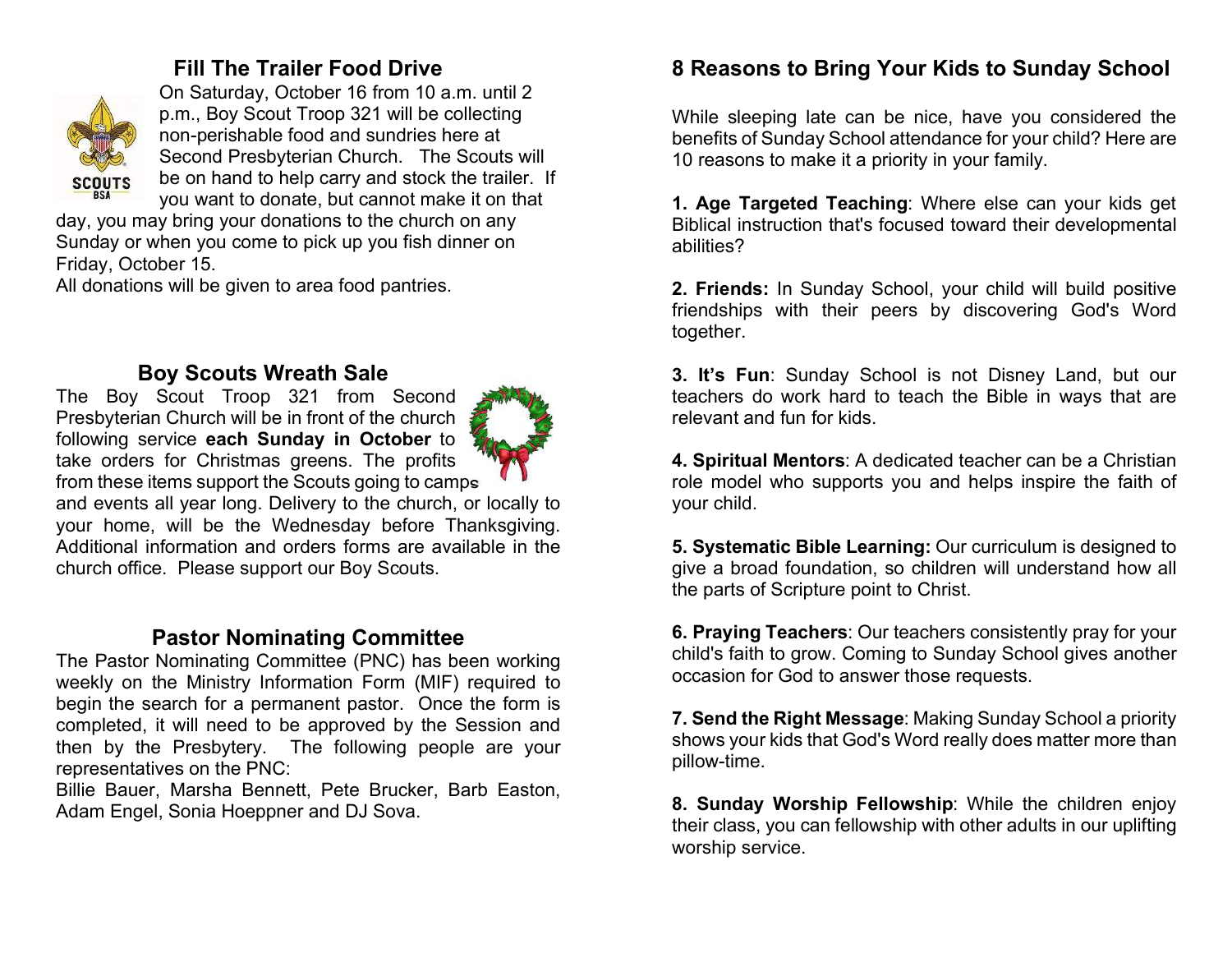

## Second Presbyterian Church

## October 2021

| Sunday                                         | <b>Monday</b>           | Tuesday                 | Wednesday                                  | <b>Thursday</b>                             | Friday                                                            | Saturday                                                          |
|------------------------------------------------|-------------------------|-------------------------|--------------------------------------------|---------------------------------------------|-------------------------------------------------------------------|-------------------------------------------------------------------|
|                                                |                         |                         |                                            | Prayer Group<br>8:30 a.m.                   | $\mathbf{1}$                                                      | $\overline{\mathbf{2}}$                                           |
| $\overline{3}$<br>9:30 a.m. Worship            | $\overline{\mathbf{4}}$ | 5                       | $\boldsymbol{6}$                           | $\overline{7}$<br>Prayer Group<br>8:30 a.m. | 8                                                                 | 9                                                                 |
| 10<br>9:30 a.m. Worship<br><b>CROP Walk</b>    | 11                      | 12                      | 13<br>Florence Gilmore<br>Circle 9:30 a.m. | 14<br>Prayer Group<br>8:30 a.m.             | 15<br><b>Drive Thru</b><br>Fish Fry<br>4:00 p.m. $-$<br>7:00 p.m. | 16<br><b>Boy Scout's</b><br><b>Food Drive</b><br>10 a.m. - 2 p.m. |
| 17<br>9:30 a.m. Worship                        | 18                      | 19                      | 20                                         | 21<br>Prayer Group<br>8:30 a.m.             | 22                                                                | 23                                                                |
| 24<br>9:30 a.m. Worship                        | 25                      | 26<br>Session 7:00 p.m. | 27                                         | 28<br>Prayer Group<br>8:30 a.m.             | 29                                                                | 30                                                                |
| 31<br>9:30 a.m.<br><b>Halloween</b><br>Worship |                         |                         |                                            |                                             |                                                                   |                                                                   |